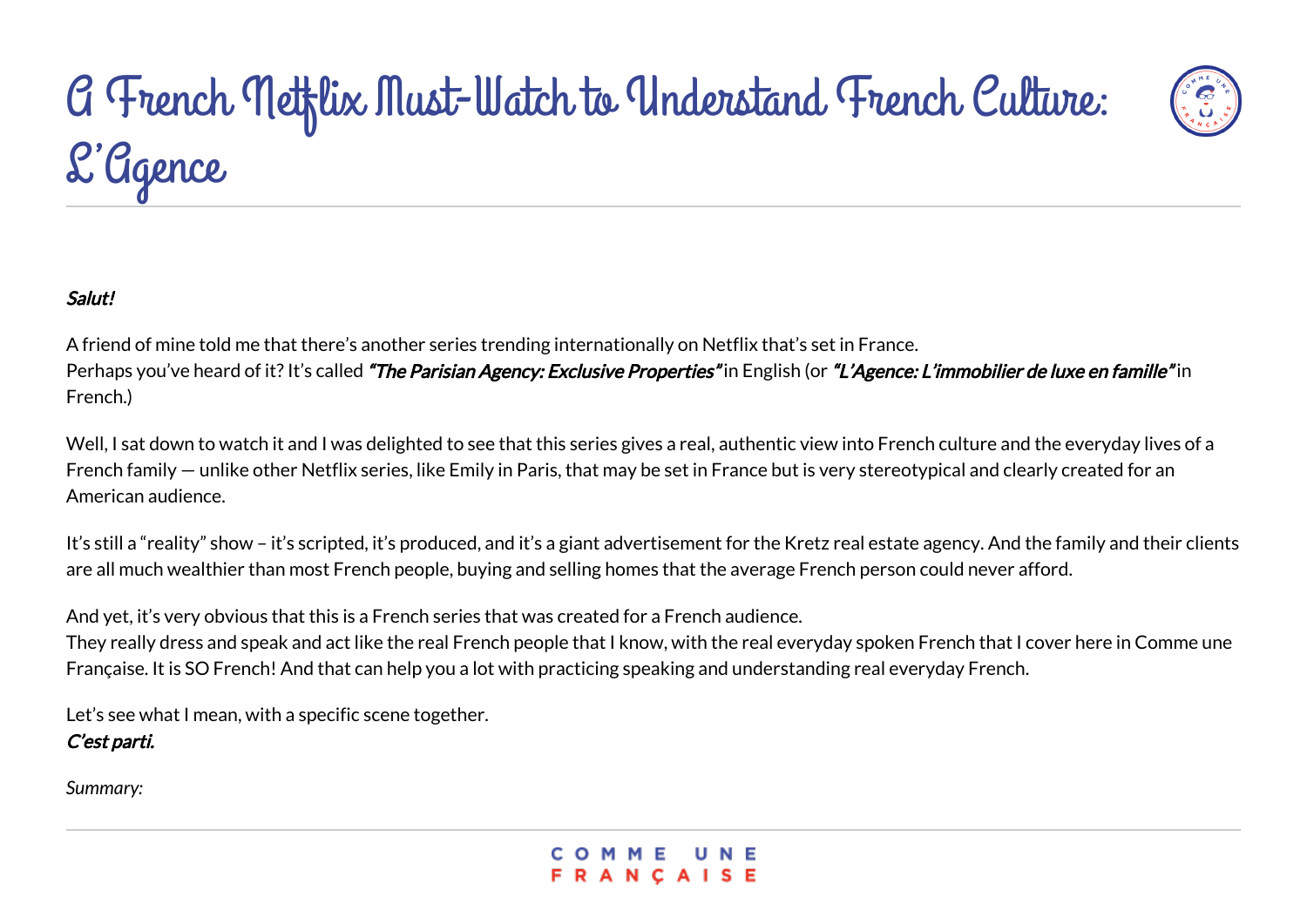

- *2) Understanding Fast Spoken French with "The Parisian Agency" : Full Subtitles*
- *3) Understanding Fast Spoken French with "The Parisian Agency" : Vocabulary*
- *4) Understanding Fast Spoken French with "The Parisian Agency" : Pronunciation*
- *5) Understanding Fast Spoken French with "The Parisian Agency" : Process*

### 1) Understanding Fast Spoken French with "The Parisian Agency" : The Scene

Here's a scene in the first episode of the second season of the show.

The context is a family working together:

- The family is preparing a party for **Majo**, the grandmother's, birthday. (She's not in the scene.)
- – **Martin** just came back from a business trip in Lisboa for work, and goes back to work with his brothers.
- One of them, **Valentin**, is working both on making a video for Majo, and closing a deal with clients.
- Their mother **Sandrine** is working with her husband in the background.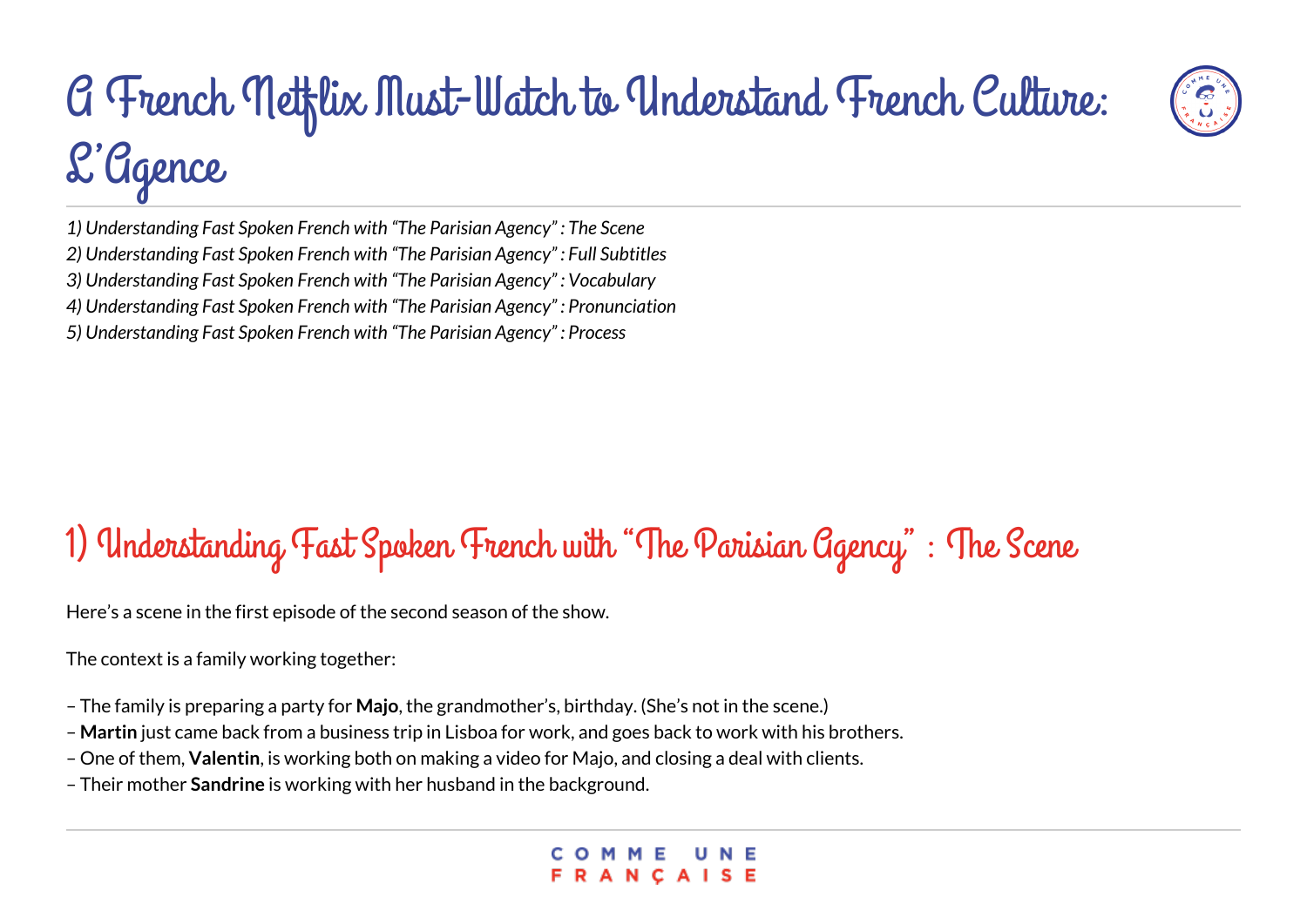

Don't worry if you don't get everything – or even if you don't understand much. We'll break it down later.

What can you understand on the first watching on the scene, at full speed without subtitles?

### 2) Understanding Fast Spoken French with "The Parisian Agency" : Full Subtitles

Here are the full subtitles for the scene, that I introduce gradually in the video lesson.

For each line, you'll find:

- The written version of the sentence.
- The actual way they pronounce it (when it's not the same), with "eaten" letters replaced with apostrophes.
- The English translation.

I'll give you a vocabulary and pronunciation guide just below that!

### Full subtitles: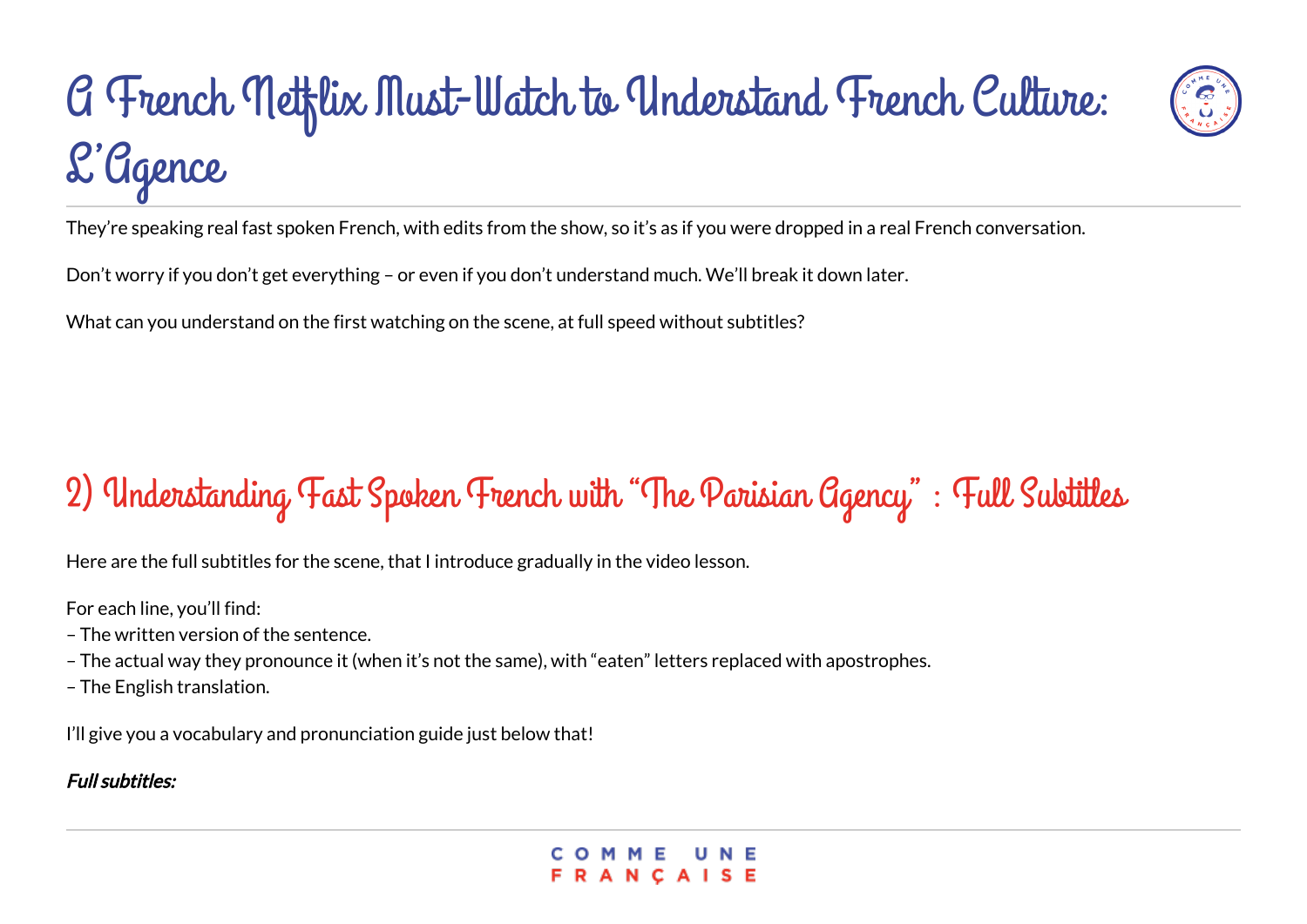

- *Vous avez eu le temps d'bosser sur la vidéo pour l'anniversaire de Majo, ou pas ?*
- Did you have time to work on the video for Majo's birthday, or not?

#### – On est tombés sur les archives, avec ça de poussière dessus…

- *On est tombés sur les archives, avec ça d'poussière dessus…*
- We found the archives, with this amount of dust on top…

#### Des vieilles photos magnifiques.

Old photos, amazing.

#### On a tout ajouté au montage, enfin c'est canon.

*On a tout ajouté au montage, 'fin c'est canon.* We added everything in the editing, I mean it's fantastic.

#### – Moi j'ai rien vu, hein, vous m'avez caché ça.

– I didn't see anything, right, you hid it from me.

#### – Bah nan tu verras en direct. Il est où mon ordi, en revanche ?

- *Bah nan tu verras en direct. Il est où mon ordi, en r'vanche ?*
- Well no, you'll see it live. Where's my computer, though?

#### – On l'a revendu, on était sur le point de revendre ta chaise.

– *On l'a r'vendu, on était sur le point d'revendre ta chaise.*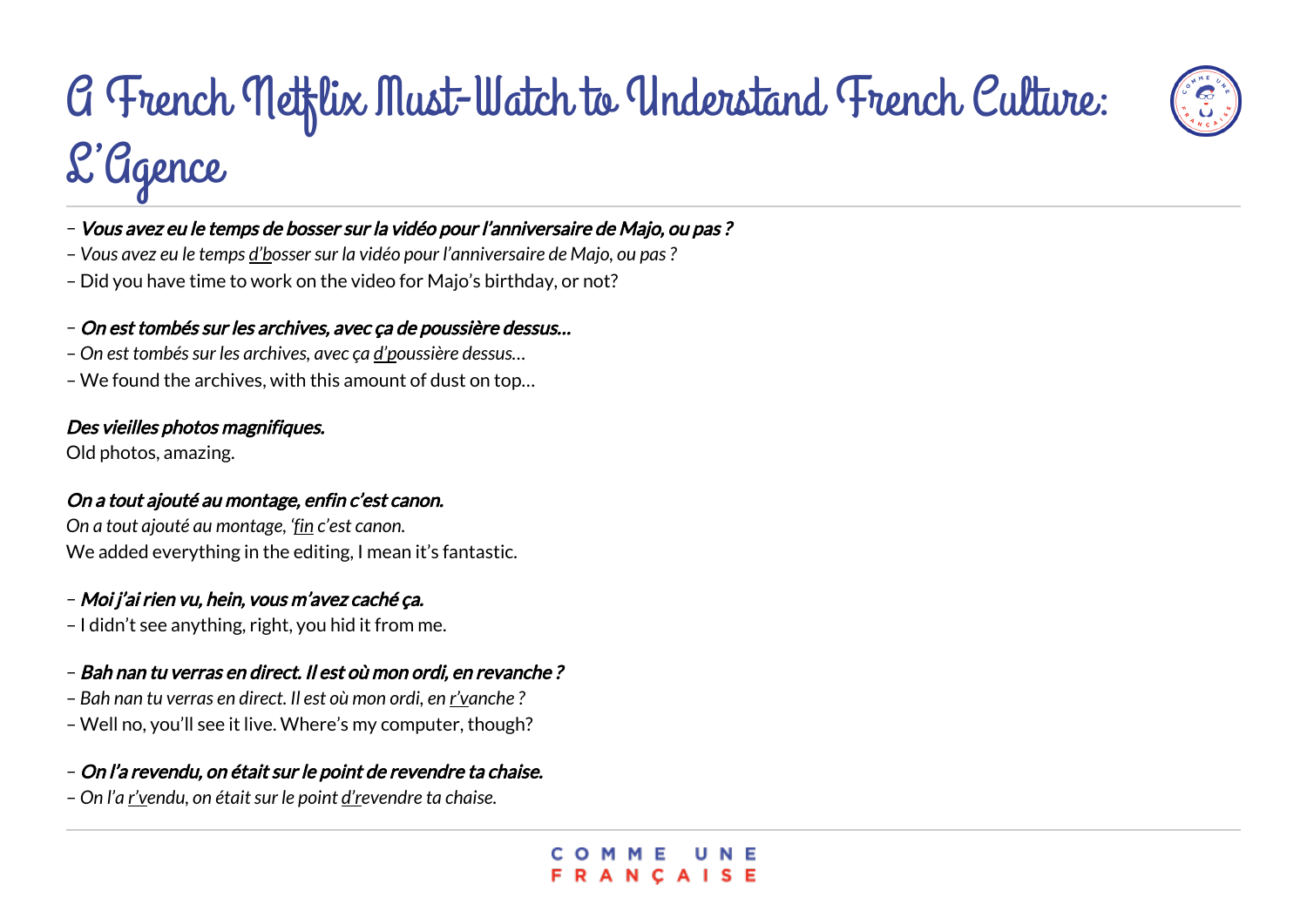- We sold it, we were just about to sell off your chair.
- Je suis viré là, c'est ça ?
- *Chuis viré là, c'est ça ?*
- I'm fired now, is that it?
- Qui va à la chasse perd sa place, hein, Martin.
- "You shouldn't have left your seat", Martin!
- Faudrait savoir ce que vous voulez, hein. Vous me reteniez pour pas que je parte à Lisbonne, maintenant vous voulez me virer.
- *Faudrait savoir c'que vous voulez, hein. Vous m'reteniez pour pas qu'je parte à Lisbonne, maintenant vous voulez me virer.*
- You should make up your mind, then. You didn't want me to go to Lisboa, now you want to lay me off.

### – Nan mais prends le mien parce que je dois y aller de toute façon.

- *Nan mais prends l'mien parce que j'dois y aller d'façon.*
- No but take mine, because I have to go anyway.

### – Tu vas où ?

– Where are you going?

### – J'ai rendez-vous à la maison avec Flavien et Maud. Le propriétaire doit nous appeler, sur l'appartement où ils sont positionnés pour nous donner sa réponse.

– I have a meeting at the house with Flavien and Maud. The owner is supposed to call, about the flat where they made an offer, to give us his

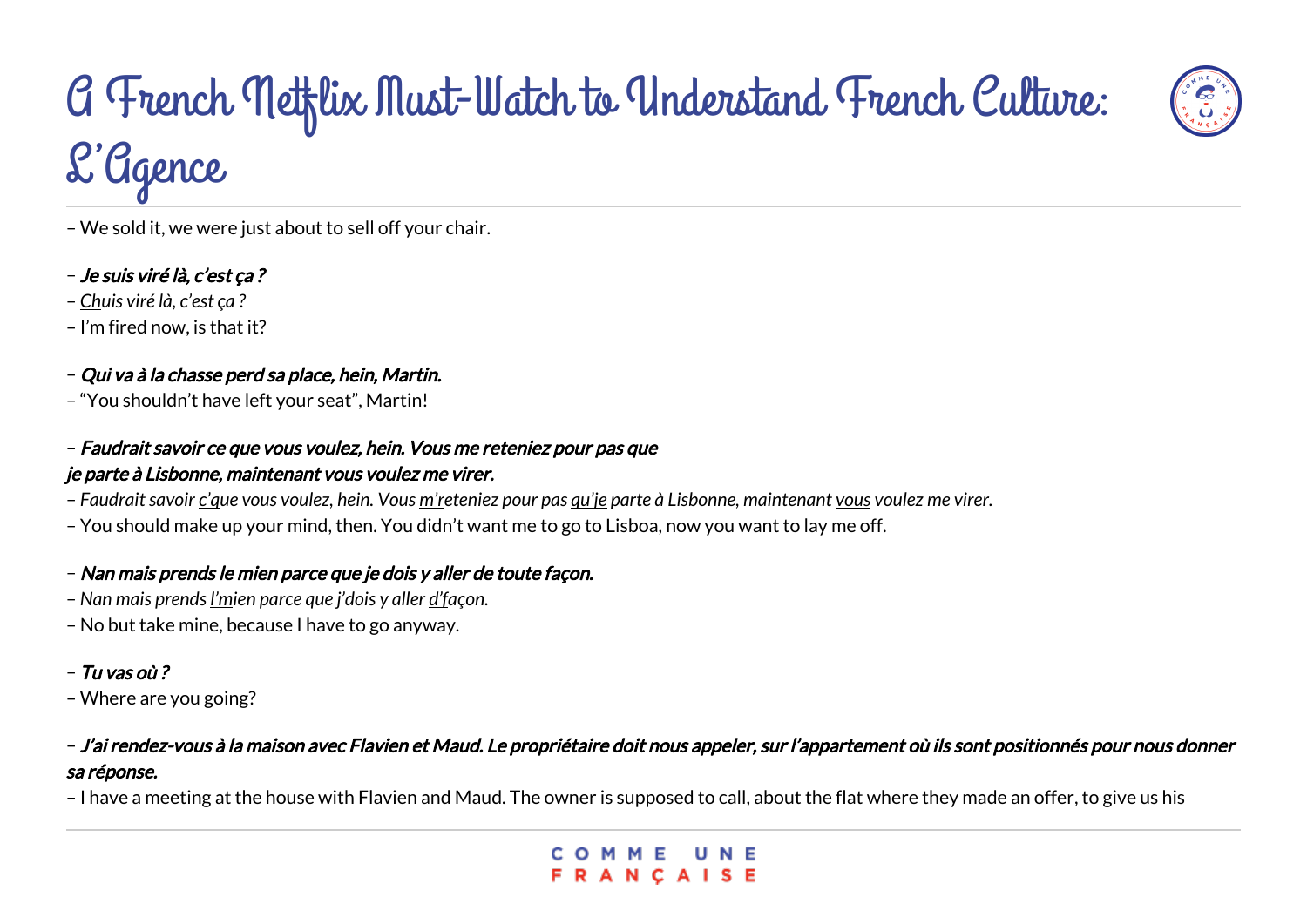answer.

– Là tout de suite ?

– Right now?

#### – Ouais, tout de suite là. Et je voulais le faire avec eux, c'est plus sympa. Et puis je reviens après pour l'anniversaire.

– *Ouais, tout de suite là. Et j'voulais l'faire avec eux, c'est plus sympa. Et puis j'reviens après pour l'anniversaire.*

– Yeah, right now. And I wanted to do that with them, it's more fun this way. And then I come back for the birthday party.

### – Sois pas en retard, hein, ce soir !

- *Sois pas en r'tard, hein, ce soir !*
- Don't be late, tonight!

### – Nan, t'inquiète, je fais vite.

– No, don't worry, I'll be quick.

### – N'arrive pas après Majo !

- *[N'] Arrive pas après Majo !*
- Don't arrive after Majo!

### – Ouais. Allez bye, à toute !

– OK bye, see you soon!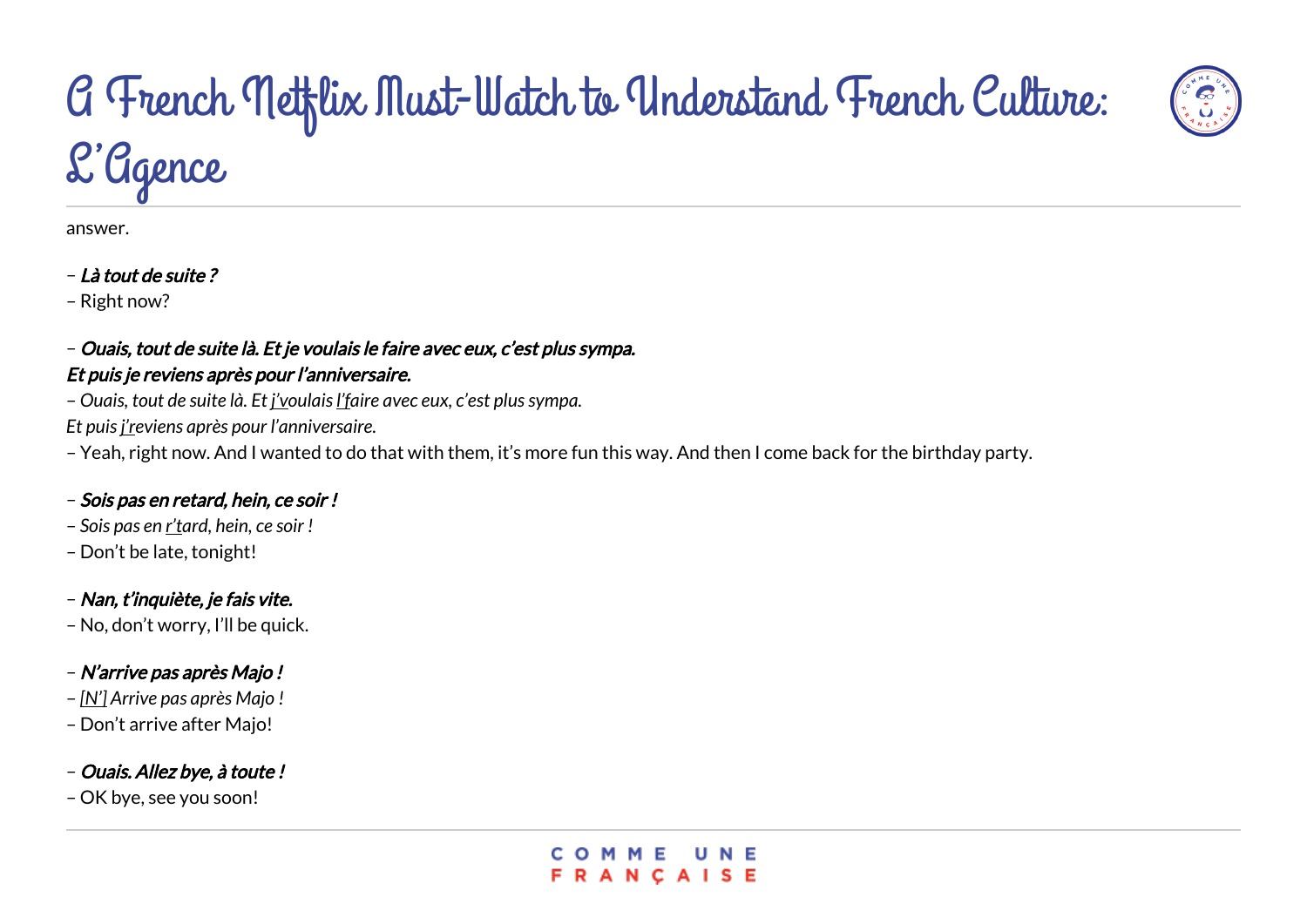

### 3) Understanding Fast Spoken French with "The Parisian Agency" : Vocabulary

Did you hear some fun real French vocabulary? They use everyday informal French, like:

- "Bosser" (= Travailler) *= To work*
- "Canon" (= Magnifique) *= Beautiful*
- "Viré" (= Renvoyé) *= Fired, laid off*

Some vocabulary that you might not know:

- Un montage *= An edit (video)*
- En direct *= Live (broadcast)*
- On était sur le point de… *= We were just about to…*

And a cute expression that any French child knows:

Qui va à la chasse perd sa place ! = Literally, *"Who goes hunting loses their place."*





[Qui va à la chasse perd sa place](https://fr.wiktionary.org/wiki/qui_va_%C3%A0_la_chasse_perd_sa_place) probably comes from the XVIIIth Century French sport / game of "le jeu de paume" (= "*game of the palm*", precursor of tennis, played with the hand). When the ball hit the spot called "*chasse*", the players had to switch places.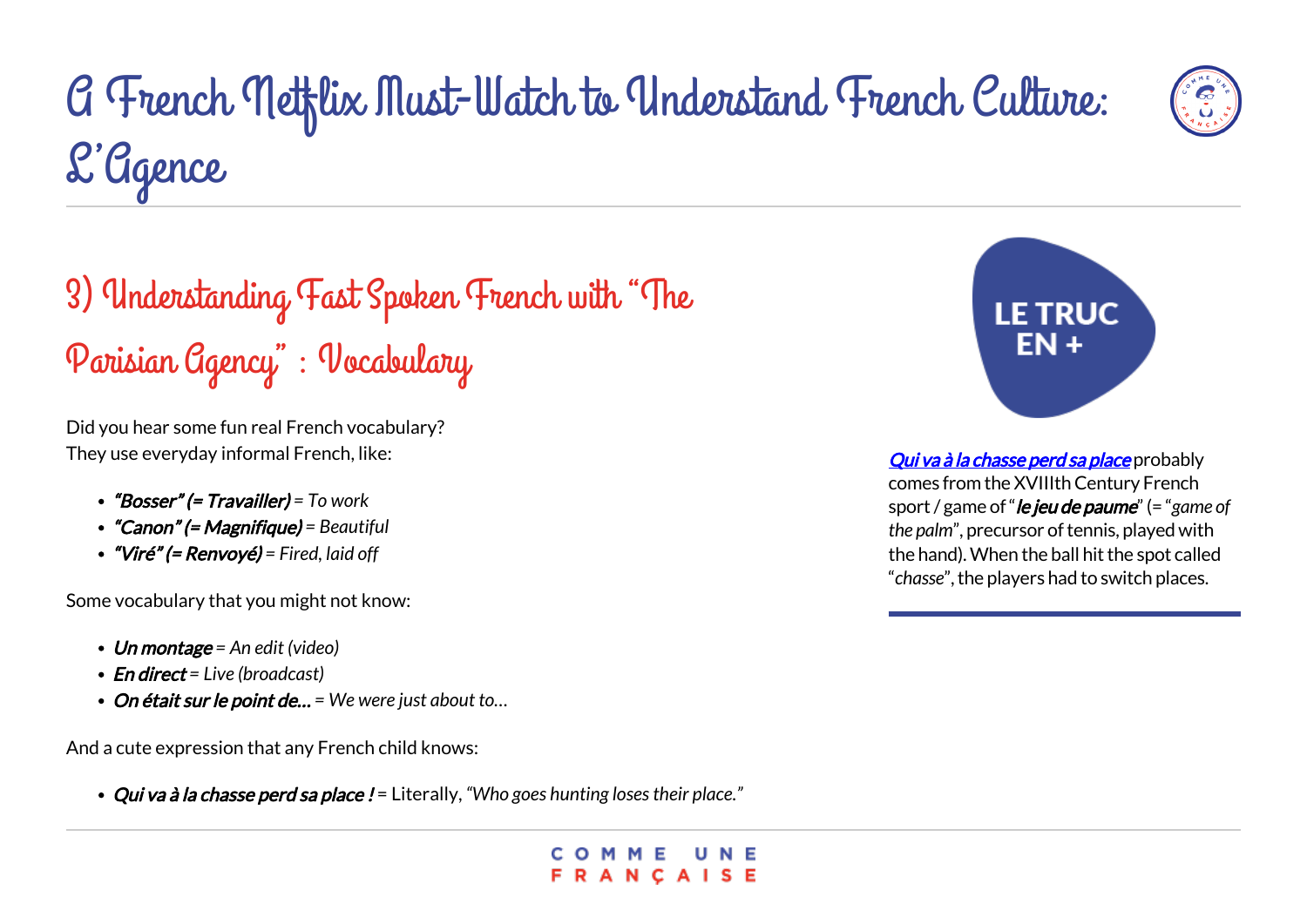It's used as *"If you leave your seat, someone will take it."*

It sounds good because it rhymes!

Finally, I really want to take a second on one specific sentence:

#### "Il est où mon ordi, en revanche ?"

- *= "Where's my computer, though?"*
	- **"En revanche"** means *"However."* It does NOT mean *"in revenge"* (the literal meaning)! It's a bit formal and elegant, because they're still educated.
	- Mon ordi is short for Mon ordinateur (= My computer.) French people, especially Parisian people, love to cut syllables to speak faster! We'll see that in depth in the next section.
	- **"Il est où mon ordi ?"** is informal grammar for "Où est mon ordi ?" But using the correct grammar here would sound a bit too formal. In everyday life, we don't really do the inversion of subject and verb to ask a question!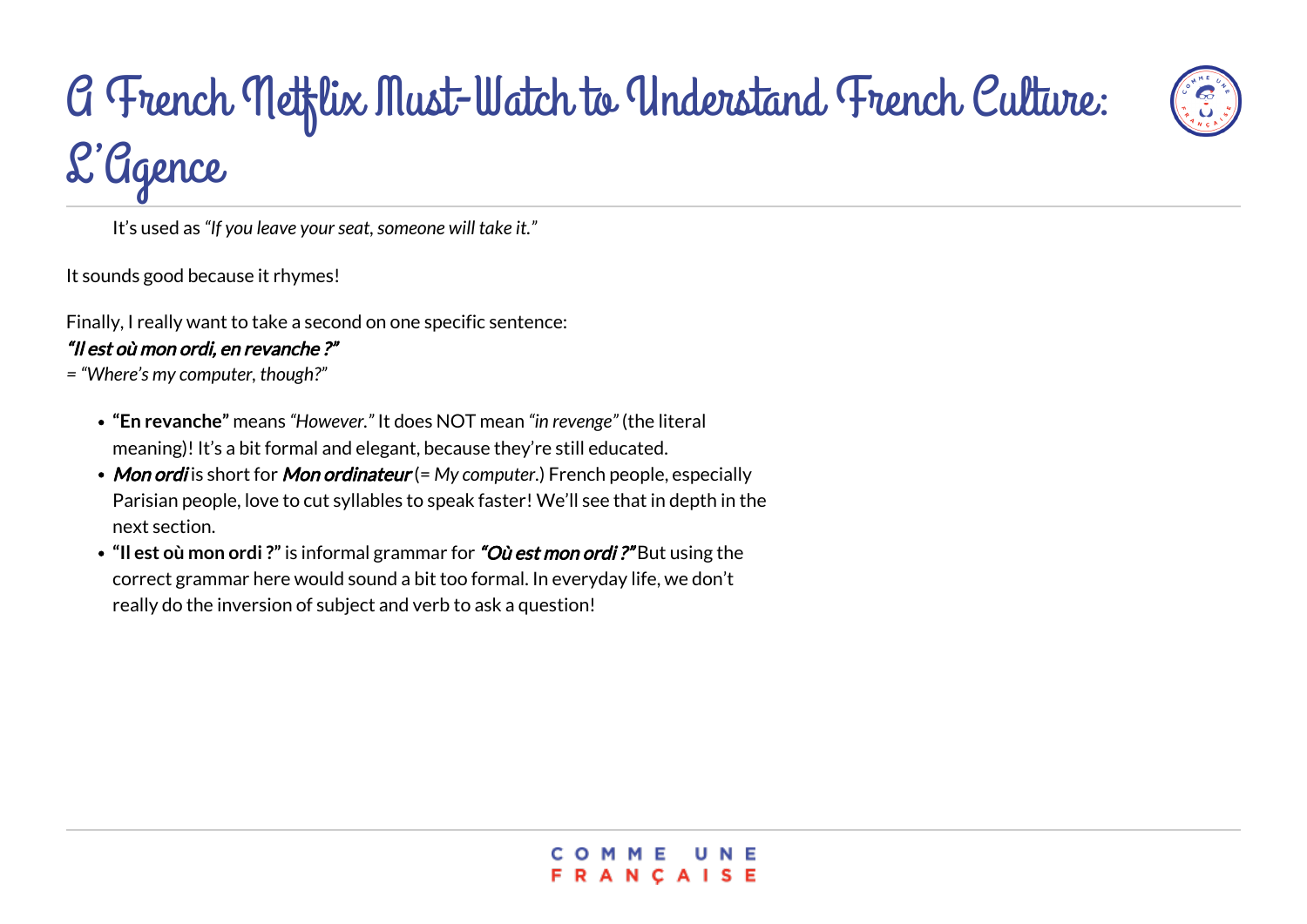

Informal French pronunciation:

- *Oui ™ Ouais*
- $\cdot$  Non  $\mathbb{Z}$  "Nan"

The Kertz speak real everyday spoken French. And that's fast! They eat a lot of vowels and letters, and sometimes whole words, like we do in everyday French. That's how we can say:

- *"*À toute" (= À tout de suite) *= See you in a moment*
- "T'façon" (= De toute façon) *= Anyway*
- "T'inquiète" (= Ne t'inquiète pas) *= Don't worry*
- " 'Fin" (= Enfin) *= Well / Finally / Long story short*
- "Arrive pas après Majo" (= N'arrive pas après Majo) *= Don't get here after Majo does.*

#### **Click here to learn more:**

**[Spoken French Rules — Can you drop the "Ne"?](https://www.commeunefrancaise.com/blog/spoken-french-ne)**

They also systematically eat the vowel in all one-syllable words in "**-e**". Even before a consonant!

So we have:

ANCAISE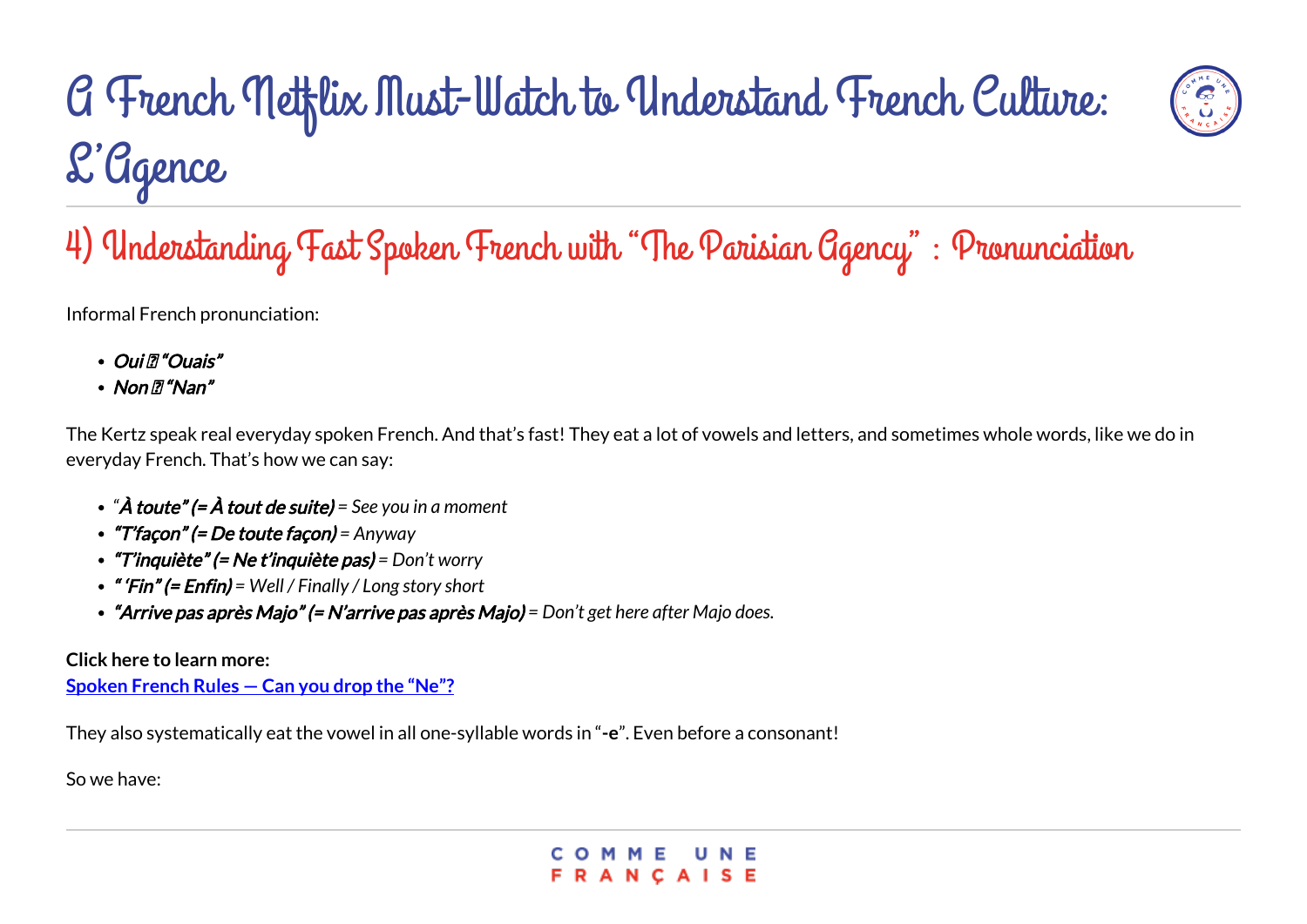

- **Ce** → **c'** + word [sounds like "ss"] (= *"this"*)
- **Me** → **M'** + word (= *"to me"*)
- **Que** → **Qu**' + word (= *"so that"*)

Or in context (*see the subtitles above for the complete sentences*):

- de bosser **<b>a** d'bosser
- de poussière **<b>a** d'poussière
- ce que vous voulez  $\mathbb Z$  c'que vous voulez
- Vous me reteniez pour pas que je parte <sup>n</sup> Vous m'r eteniez pour pas qu'je parte

It's especially egregious for " $Je$ ":

- **Je fais → J'fais**
- **Je dois → J'dois**
- Je suis **7** J'suis / "Chuis"

That's something that always happens in real spoken French. Now you won't be surprised when you hear it!

Another, more subtle eating of letters is when a word begins with "**re**" : the "**e**" often gets eaten (especially in this scene) :

- Word in "Re-" **R**' + rest of the word
- **En revanche → "**En r'vanche**"**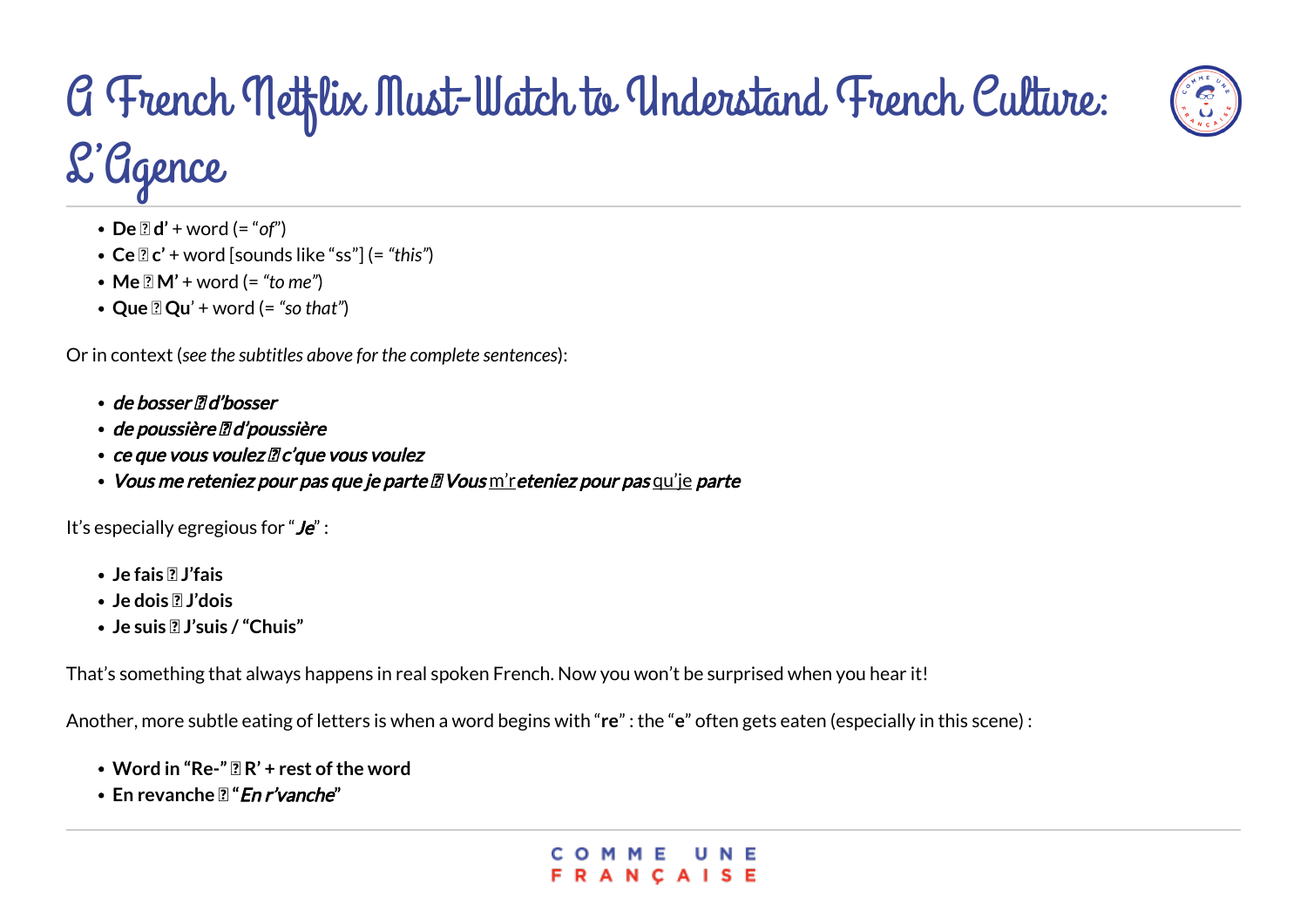

• Revendu **?** "*R'vendu*"

Finally, at one point, Martin tries to go further, in: Maintenant vous voulez me virer. *(= And now you want to fire me.)*

It's the punchline of his joke, so he wants to deliver it fast. And it almost seems like he (tried to) cut the "vous", like "Maint'nant v'voulez m'virer."

What do *you* hear? (Tell me in the comments!)

### 5) Understanding Fast Spoken French with "The Parisian Agency" : Process

In the video lesson above, I lead you into watching the scene five times:

**First time: full speed, no subtitles** → *What do you understand?*

**NCAISE**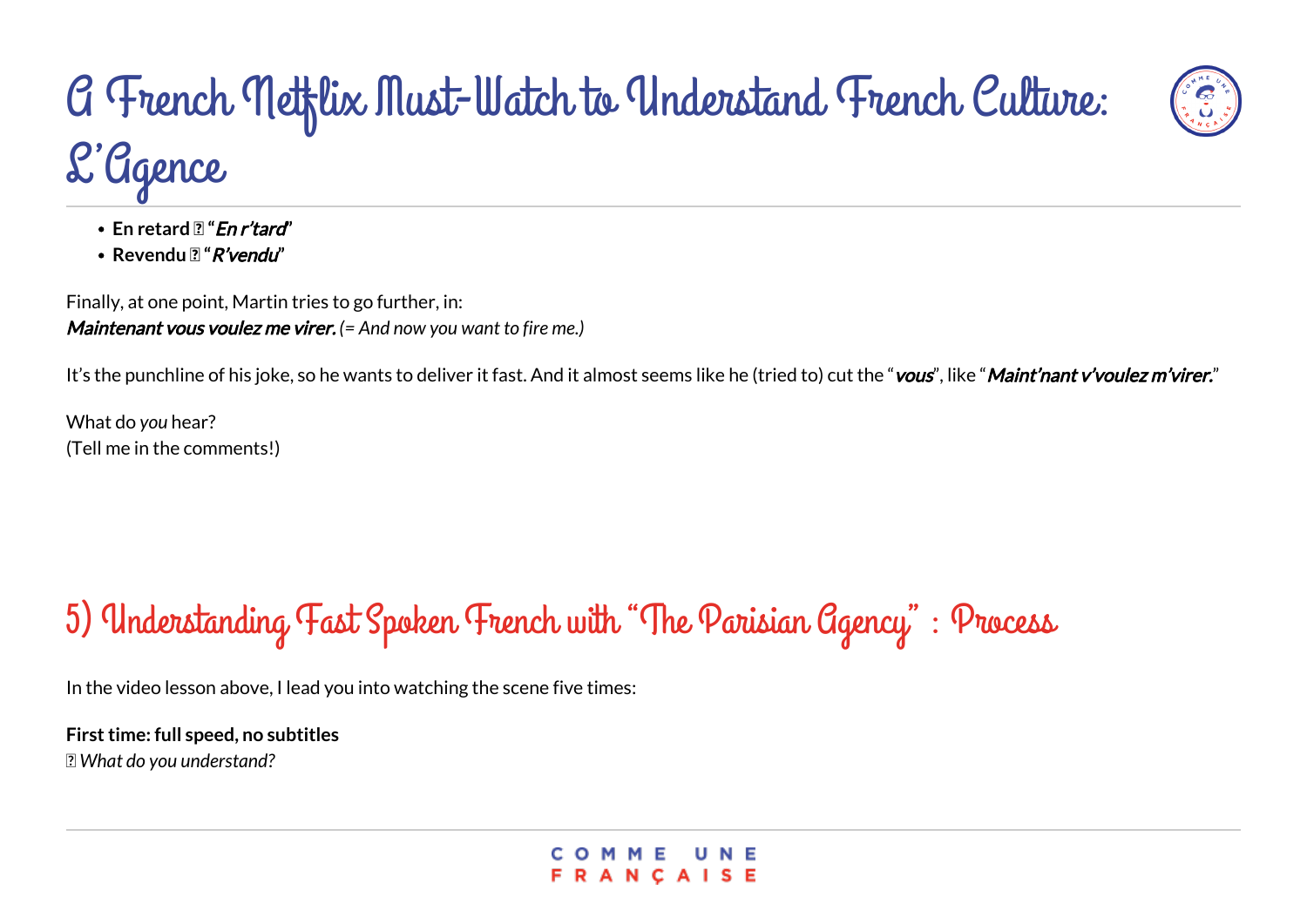

**Second time: 0.75 speed, no subtitles** → *What more did you catch?*

**Third time: 0.75 speed, with French subtitles** → *Which words did you not understand? Look up their translation and write them down.*

### **Fourth time: 0.75 speed, with English subtitles (and French if possible)**

→ *What did you misunderstand before? Which translation surprised you?*

#### **Fifth time: Normal speed, no subtitles (like the first time!)**

→ *Check that you understood everything. Revisit the words you didn't hear, or the strange pronunciation!*

Now that was a few minutes of work, on one scene. But if there's one thing you should take from this lesson, it's that you can do that work yourself.

Whenever you take time in your day to practice French, you can take a scene of a French movie or TV show that you like. And break it down, until you're fully confident in your comprehension and pronunciation.

But I'd also like to make a lesson on this show in general. I have a lot more to say about the way they talk, the way they dress and how the show is a good depiction of real French culture.

Tell me if you'd like to see that lesson someday soon!

For now, click on a link to find your next step towards understanding real spoken French:

**ANCAISE**